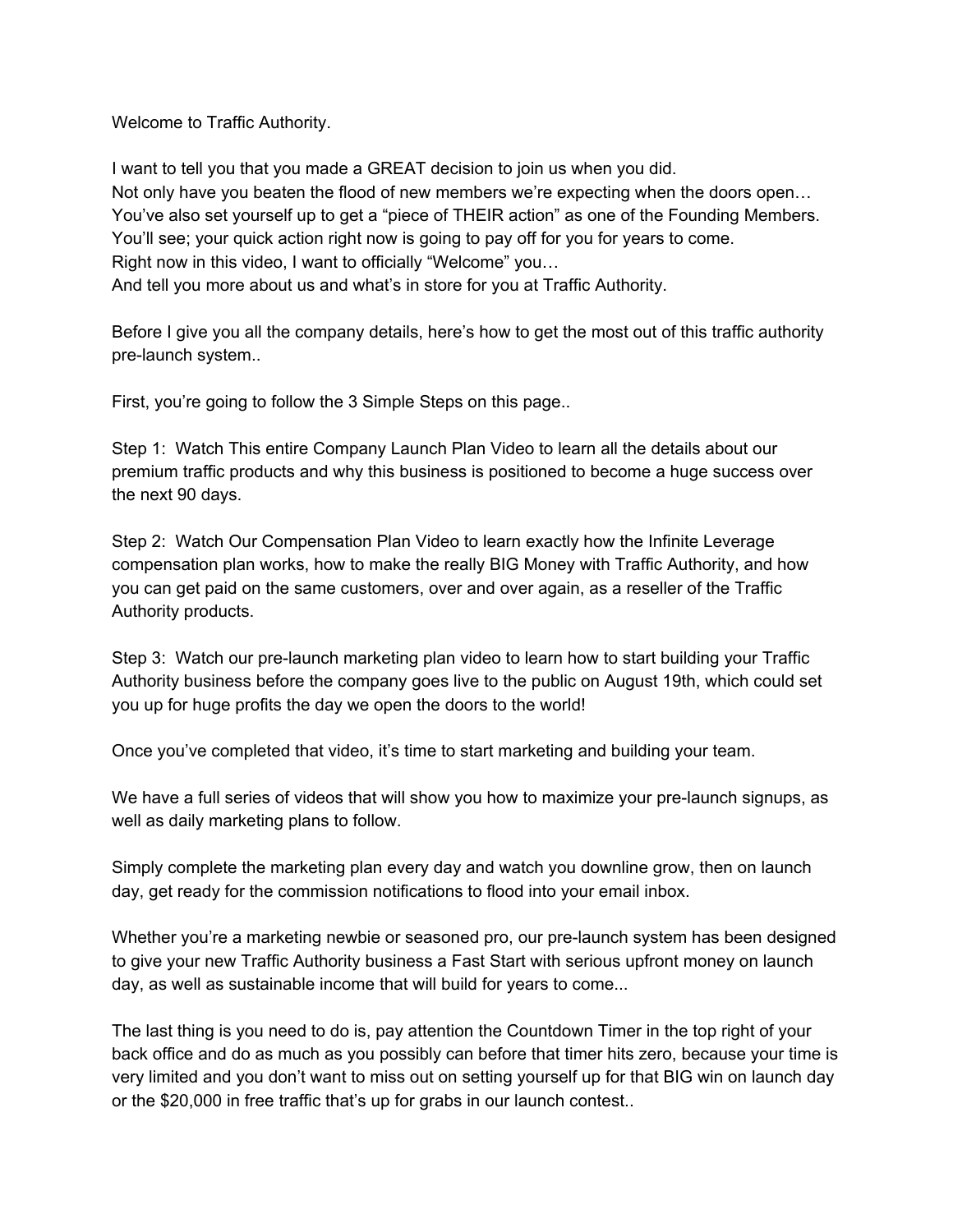**Now, here's what you need to know about Traffic Authority's product line and why you'll be in the unique position to instantly profit when we open the doors..**

**Like I said in the last video, Greg Chambers, Doug Wellens and Chad Stalvey, the company's founders, are true pioneers of the online traffic industry.**

**Their vision for Traffic Authority is to build a company offering people like you… EVERY product you need to grow your businesses into successful, high-paying enterprises.**

**Home-based Multi-level marketers, Direct Sales, Internet and Affiliate Marketers will quickly discover that Traffic Authority is going to be your "one stop" online destination for the best internet marketing tools and training anywhere.**

**Our premium traffic products always come first...**

**..and can be sold primarily to retail customers (unlike most mlm products) No more lotions, potions, vitamins, or other products that people don't need… Now you finally have the chance to build a long-term, stable online business… With products that people actually need and purchase over and over again.**

**We all know that the cornerstone of every successful business, online or "brick and mortar,"**

**Is traffic... people coming in the front door or to your websites.**

**You'll never have any customers (or make any money!)**

**If people aren't coming into your business…**

**If you aren't getting a lot of visits to your websites.**

**Good business starts with good traffic.**

**And THAT is the primary focus of Traffic Authority.**

**For 18 years, Greg, Doug and Chad have been among the top suppliers of premium traffic to some of the biggest names in internet marketing.**

**And now through the Traffic Store at Traffic Authority…**

**Not only will YOU will have access to the same high-quality traffic that the internet's "heavy hitters" use for their own businesses…**

**You'll be able to get traffic for your business for FREE…**

**When you apply some of your Traffic Authority earnings to your personal traffic packages.**

**We are the ONLY supplier online where you can do that;**

**Building YOUR business with high-quality traffic… and NOTHING out of pocket! No one else ANYWHERE is giving you an opportunity like that!**

**With the Traffic Store packages priced for any sized online venture, your clicks are guaranteed to be 100% from the US and Canada.**

**You'll never waste another dime on traffic that'll never turn into sales.**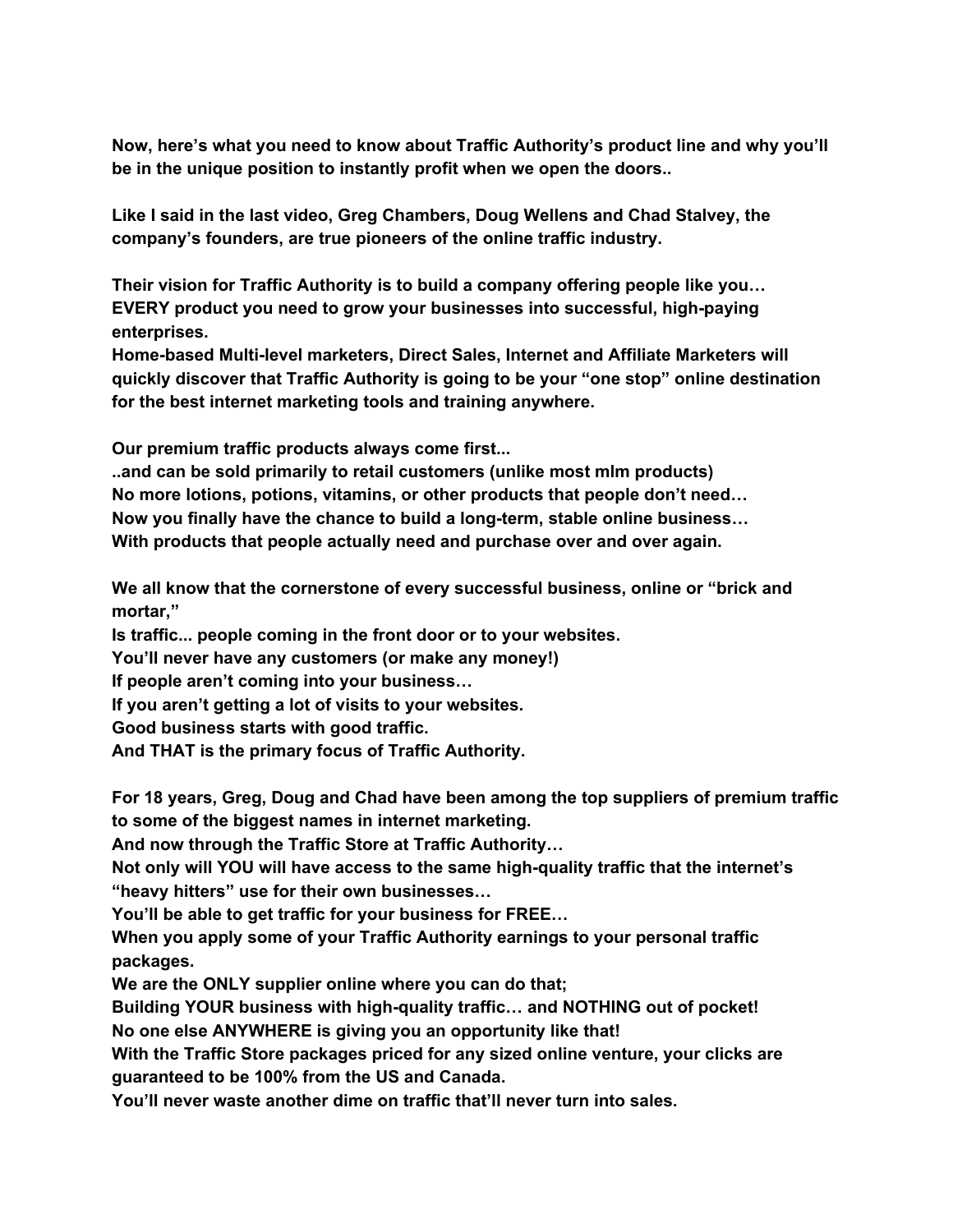**Plus, you'll have complete control over every single click…**

**Starting, stopping and changing the links any time you like…**

**And guaranteed to start hitting your websites within 24 hours of placing your order.**

**An unlimited supply of the best traffic available anywhere is at your fingertips.**

**AND, when you become a Reseller for Traffic Authority…**

**You'll start cashing in with HUGE commissions with your own online traffic broker business…**

**As well as on Traffic Authority's full suite of top-notch online marketing tools.**

**Traffic Store package prices start at just \$220 for the Basic Package of up to 190 clicks… All the way up to the Diamond Package with over 8,000 clicks for only \$8,397.**

**As a Traffic Authority reseller, your commissions on traffic packages range from \$100 on up to an incredible \$4,000 on the diamond package!**

**And you won't have to do ANY of the selling to bring in those HUGE commission checks! We'll take care of everything!**

**Among the other money-making traffic tools available at Traffic Authority…**

**Is the Traffic Optimizer.**

**When you're building your online business, why not have the best tools available... Right?**

**THAT's what the Traffic Optimizer is all about.**

**There's the fully Customizable Email Capture Page builder…**

**Access to the highest-converting capture pages available anywhere…**

**In easy-to-use templates you'll be able to customize to make "your own" in just minutes.**

**There's the Advanced Link Tracker and Rotator…**

**So you'll know exactly where your traffic is coming from and be able to adjust it to other websites as needed at a moment's notice.**

**The Traffic Optimizer also includes…**

**One-Click Split Testing Software…**

**That allows you to test different versions of your sites and then redirect your traffic to the site that's going to get you more leads and more sales.**

**And there's the Popups, Timers and Exit Pages…**

**All designed and optimized to generate more leads and sales BEFORE they click away and are gone forever.**

**With just couple of mouse clicks, you'll be able to use these tools to turn just "so-so" results…**

**Into money-making winners!**

**Your cost for all of the Traffic Optimizer tools is just \$27 per month.**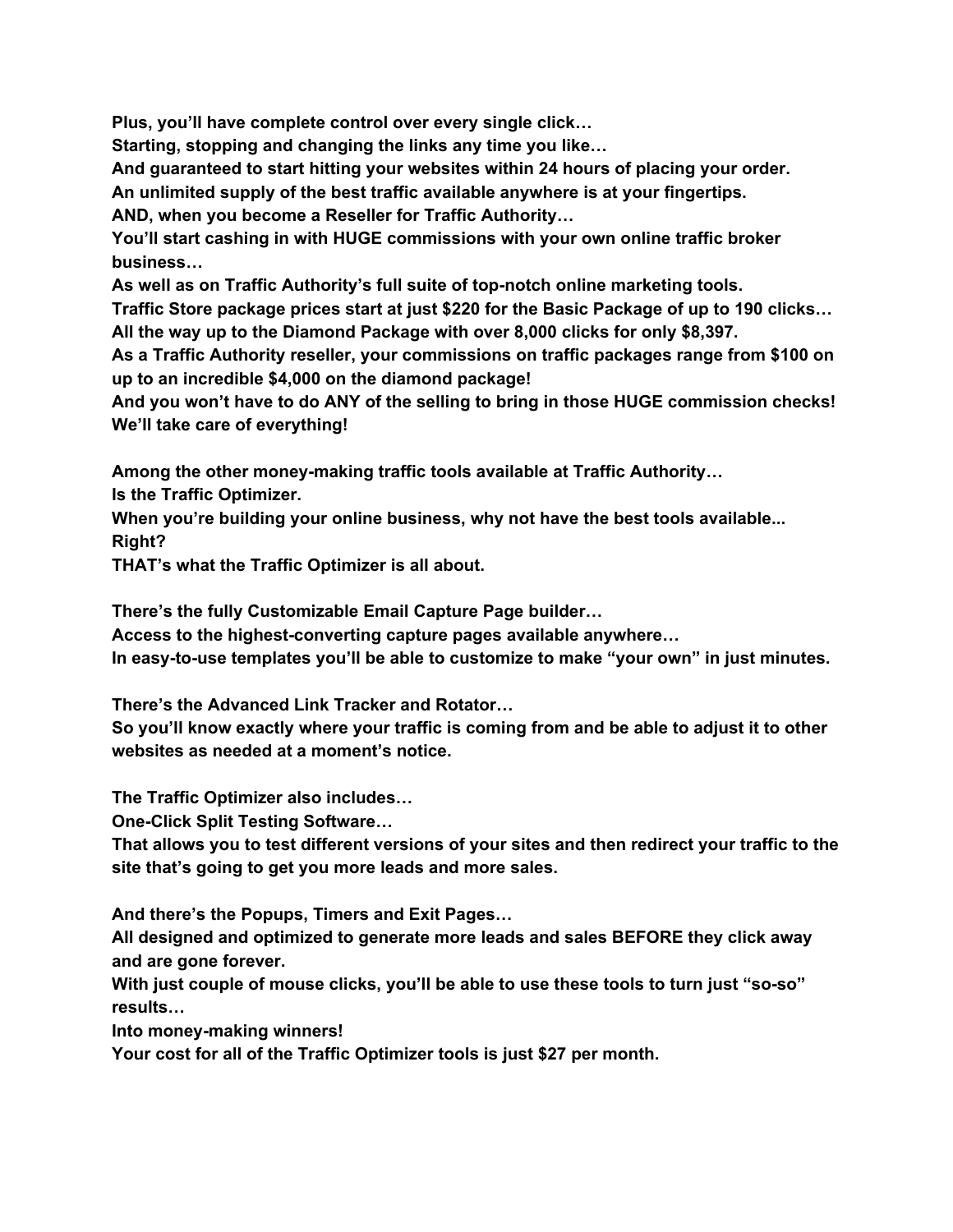**And as a reseller, you'll make an awesome \$20 a month EVERY month for each and every one of your clients or team members that signs up to use these incredible tools to build their businesses.**

**And again, WE do all the selling for you…**

**While YOU make those amazing commission checks!**

**As one of the founding members of Traffic Authority you'll also have access to… the Traffic Academy.**

**This is the most complete, comprehensive, in-depth traffic training available anywhere. Not only are you going to learn the million dollar traffic secrets from our own 7 and 8 figure online marketers…**

**You're going to become a highly sought-after "Traffic Expert"…**

**Commanding some of the highest consultant fees in the industry…**

**For your money-generating traffic know-how.**

**At Traffic Academy you start out with the Training Course…**

**Where you'll learn the ins and outs of traffic generation and capturing and converting leads.**

**You'll find out how each of the pieces works together…**

**And how you can generate the most traffic AND profits for your business.**

**The Traffic Academy also includes Live Training From Traffic Experts.**

**Normally you'd have to pay thousands to get live access to 7 and 8 figure earners like these…**

**Experts who are going to show you exactly how THEY drive massive numbers to their own websites…**

**And convert them into HUGE numbers in their bank accounts.**

**You'll be tapping into their millionaire minds with Live Training From our Traffic Experts.**

**Finally, when you complete the training course…**

**You'll become a Certified Traffic Authority.**

**Not only will you know how to generate traffic, leads and sales in your own business… Other marketers will be standing in line to pay you top dollar for your expertise to do the same in their online businesses.**

**Your traffic know-how is about to become yet another HUGE money-maker for you.**

**You'll get everything in the Traffic Academy for only \$97 per month…**

**A fraction of what you'd have to pay for the Experts' time alone!**

**And when you're a Traffic Authority reseller…**

**You'll be earning \$50 per month on EVERY Traffic Academy member that's on your payline EVERY MONTH.**

**Again, WE are going to do ALL of the selling for you…**

**With The Traffic Academy.**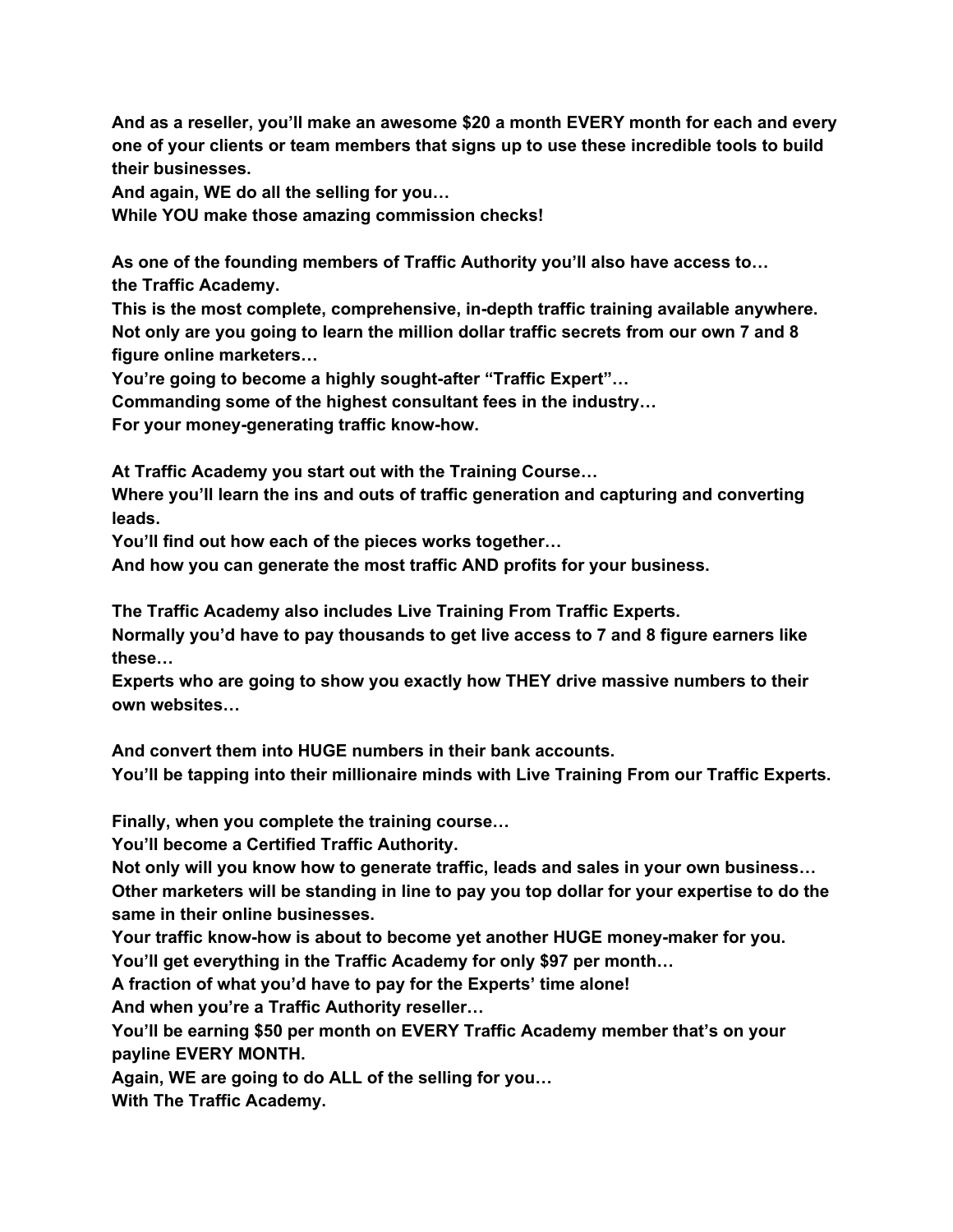**The Traffic Store, The Traffic Optimizer, and The Traffic Academy;**

**All essential elements of what many are calling the most exciting development in online marketing for years…**

**Traffic Authority is your complete traffic solution.**

**Now, as a "founding member," as one who was smart enough to get in during our "pre-launch" phase…**

**You also have the opportunity to cash in big time as a licensed reseller of all our great products.**

**Think about this;**

**You're getting access to all Traffic Authorities powerful, money-making tools for your own online business.**

**The traffic packages, the traffic optimizers suite of tools, and the traffic academy's training program.**

**Experts estimate that there are around 100 million direct sales and internet marketers in the world today.**

**100 million potential customers!**

**And each and every one of them is desperate for the top-quality products you'll be offering as an official reseller of Traffic Authority.**

**They all need traffic and they all need to know how to make money with their traffic. And this is where the unique Infinite Leverage compensation system comes in for resellers of Traffic Authority.**

**Listen, online business owners like you need constant supplies of fresh targeted traffic. They're not going to buy traffic just once; they're going to keep buying traffic over and over again.**

**And with Traffic Authority, YOU will make money each and every time they buy! You can earn anywhere from \$100, \$200, \$300, \$500…**

**All the way up to payments of \$1,000, \$2,000 and even \$4,000…**

**Each and every time someone buys a traffic product you'll be offering as a licensed reseller of Traffic Authority.**

**Other than the HUGE commission checks heading your way, perhaps the best part about being a traffic authority reseller is…**

**YOU don't have to do ANY selling!**

**When your new leads create their free Traffic Authority account…**

**We'll immediately introduce them to YOUR top-quality traffic packages.**

**Traffic is what they need (and those traffic packages are going to pay YOU the most commissions!)**

**Then we'll automatically show them the Traffic Optimizer tools, as well as the Traffic Academy and Reseller opportunities inside traffic authority.**

**A proven, high-converting sales video will pop up to introduce them to each of the products…**

**And they'll be able to make their purchases by simply clicking the tabs at the top of each page.**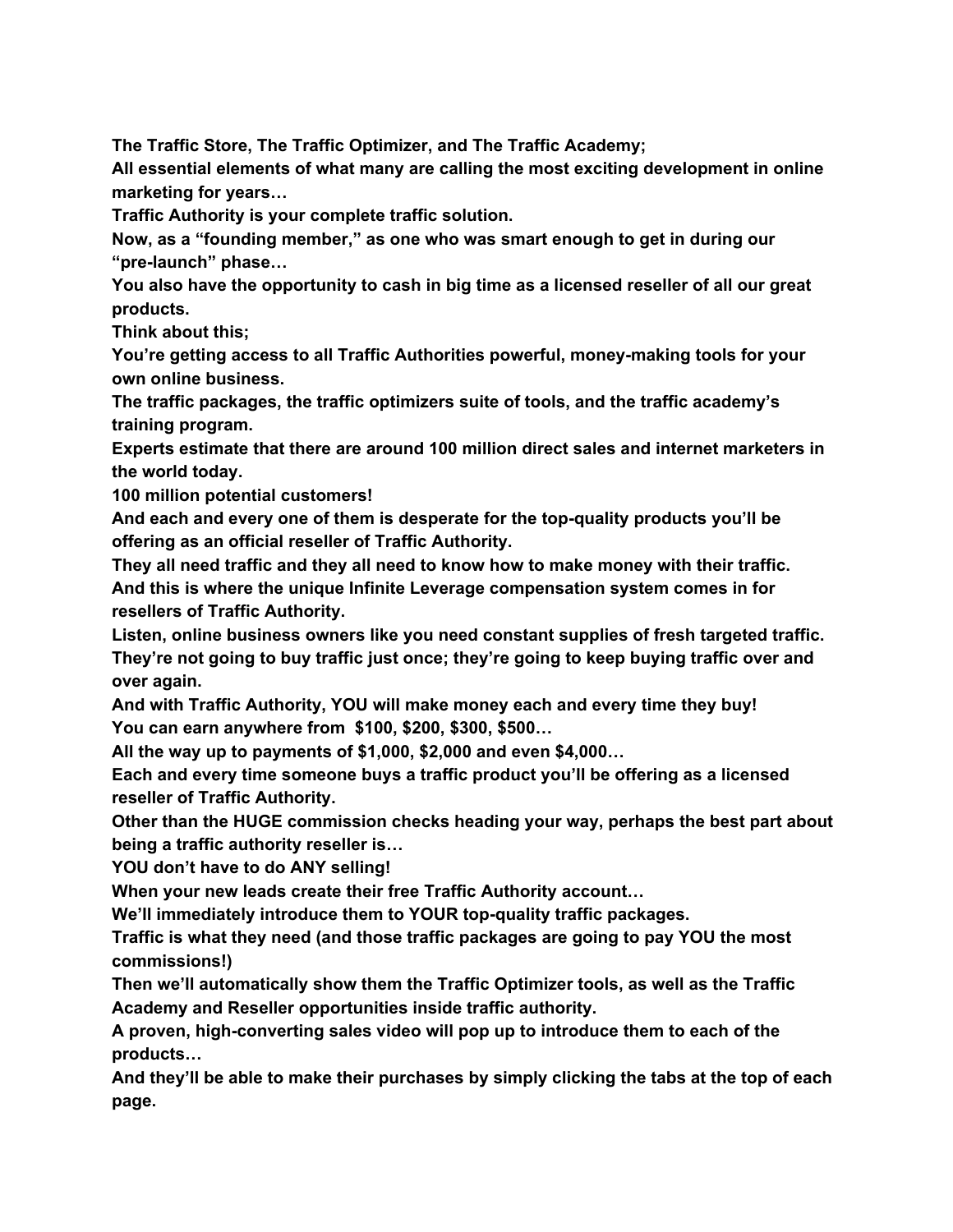**Our websites and videos are going to do all the selling for you…**

**Our traffic consultants are going to make all the phone calls to your clients…**

**We take care of everything for you!**

**Now, once your new customers decide to become a licensed Traffic Authority reseller… They will also need to get qualified to sell our traffic products…**

**The easiest way to get qualified to sell each product, is to purchase it yourself...**

**THAT's where the commissions can get very exciting for YOU.**

**Payments of up to \$4,000 on A SINGLE PRODUCT…**

**Once your customers start to see those type of commissions coming their way…**

**They're going to want to keep those checks coming in from now on and you will earn even more money from the sales they make.**

**Just like you, they'll get to cash those HUGE checks WITHOUT doing any selling on their own.**

**They'll continue to buy and send traffic to their sites…**

**They'll continue to use the Traffic Optimizer tools in their own businesses…**

**And they'll continue to train, learn and earn through The Traffic Academy.**

**And every step of the way from now on, month-after-month…**

**YOU will continue to watch YOUR portion of those HUGE commission payments coming into your accounts.**

**That is what's heading your way as an officially licensed reseller of Traffic Authority.**

**· HUGE commission checks on top-quality products every marketer needs**

**· Daily and weekly conference calls to keep resellers "in the loop" on the latest company developments**

- **· Weekly eWallet commission processing**
- **· High commissions with NO SELLING using our automated sales funnels**
- **· High-energy live events at some of the most exclusive resorts around the world**

## **· PLUS, the groundbreaking Infinite Leverage compensation plan (I'll give you all the details about that in the next video.)**

All of that and more is what's in store for you as a "founding member" of Traffic Authority. We're officially launching Traffic Authority just a few short days from now on August 19<sup>th</sup>. Starting that day, you'll have 72 hours to upgrade your position at Traffic Authority to the highest level possible…

The status that'll ensure you'll qualify for each and every high-paying commission coming your way.

It'd be a real shame to let those 72 hours go by without taking care of that...

Then having to miss out on those commissions while they get paid to someone who signed up after you.

Make a note of the date... August  $19<sup>th</sup>$ .

That's when you'll want to log into your account and update your level right away…

Before the masses come into the site and beat you out on your commissions.

It's very important that you upgrade and lock in your position during those 72 hours at the highest possible level.

Once we "open the doors," all bets are off.